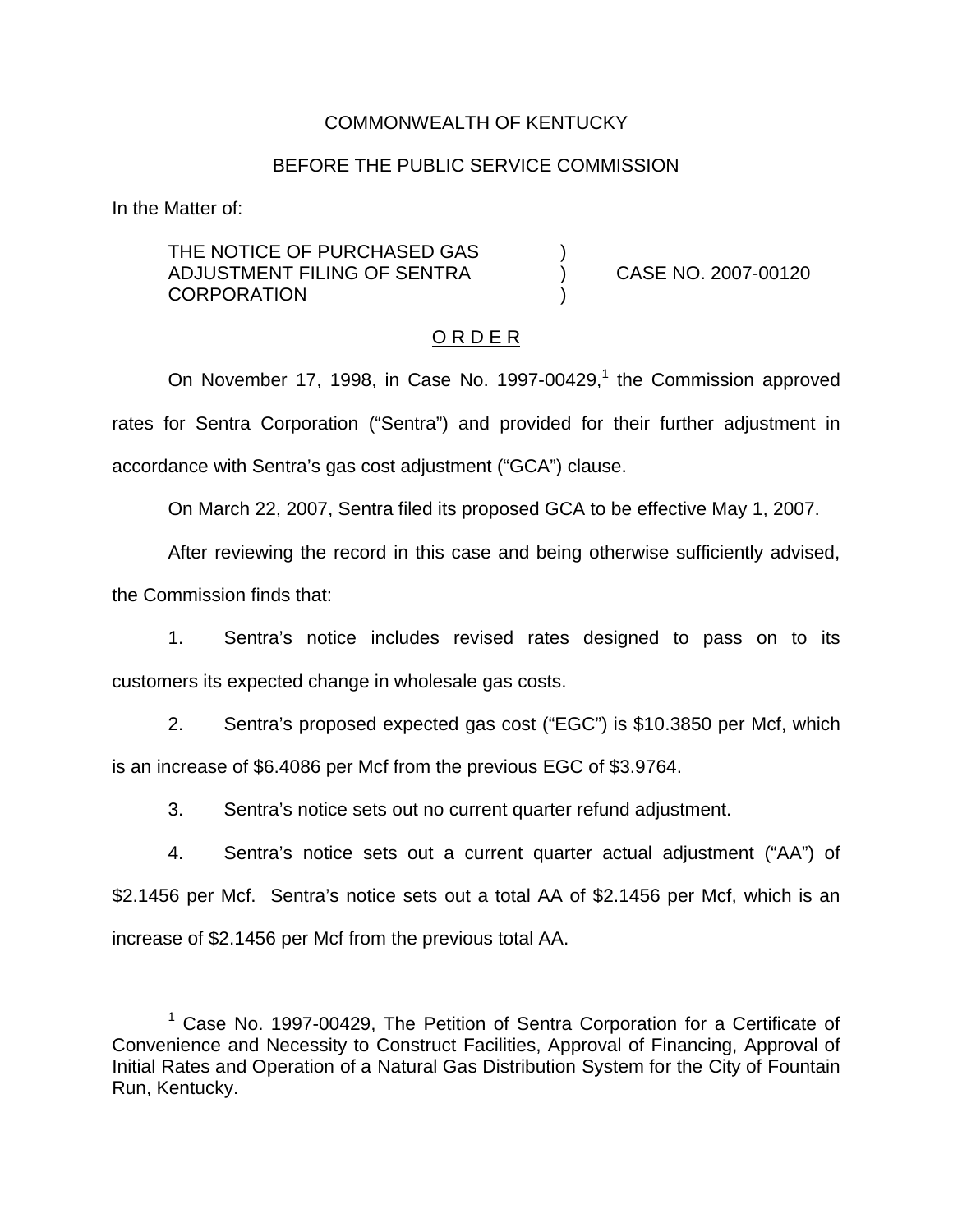5. Sentra's GCA is \$12.5306 per Mcf, which is \$8.5542 per Mcf more than the previous GCA of \$3.9764.

6. The rates in the Appendix to this Order are fair, just, and reasonable, and should be approved for billing for service rendered by Sentra on and after May 1, 2007.

IT IS THEREFORE ORDERED that:

1. The rates in the Appendix, attached hereto and incorporated herein, are approved for billing for service rendered on and after May 1, 2007.

2. Within 20 days of the date of this Order, Sentra shall file with this Commission its revised tariffs setting out the rates authorized herein.

Done at Frankfort, Kentucky, this 19<sup>th</sup> day of April, 2007.

By the Commission

ATTEST:

**Executive Director**